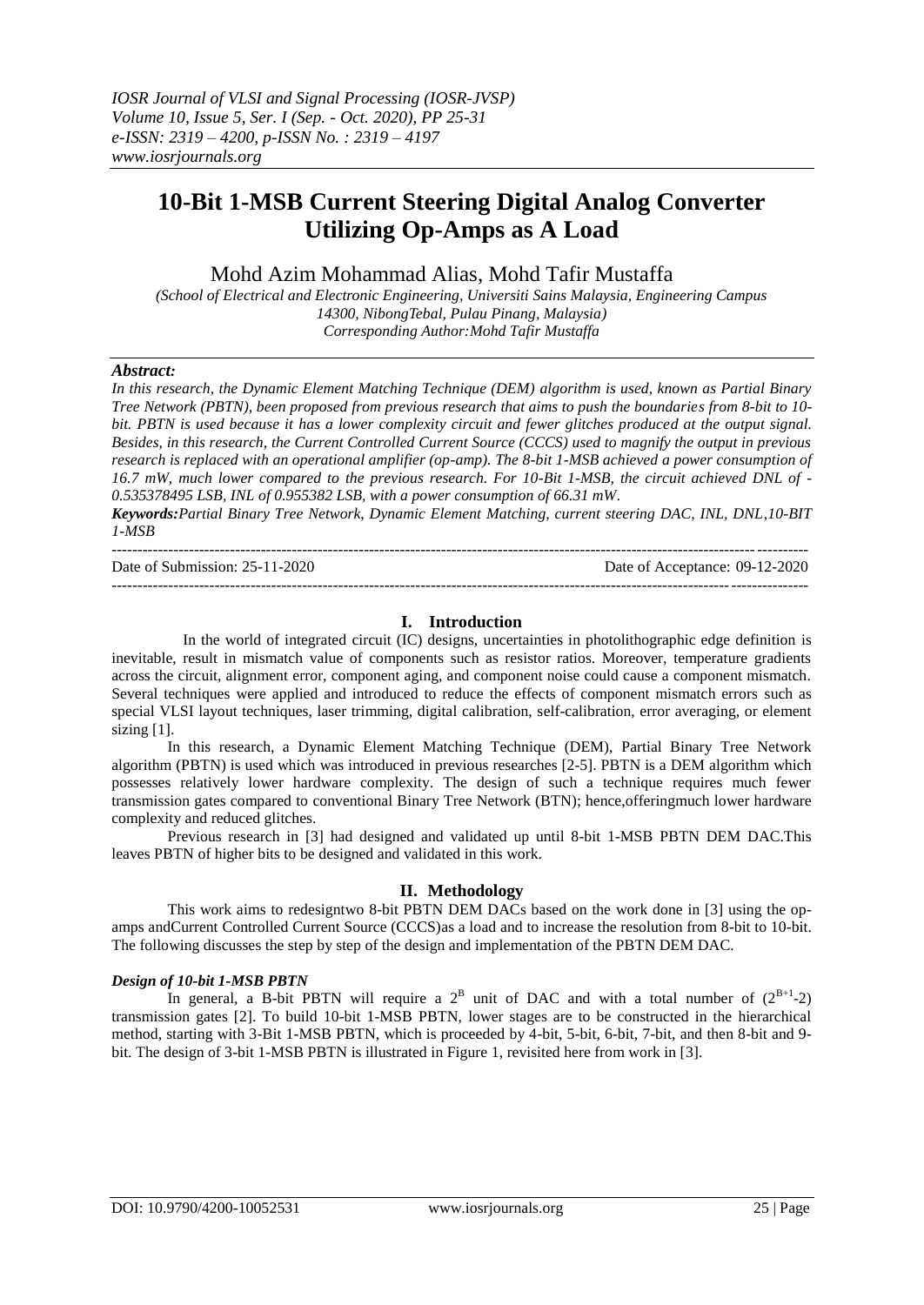

After 3-bit PBTN is established, 4-bit PBTN can be built by connecting two of 3 bit 1-MSB PBTN. The first 3 bits of binary code input was connected to 2 blocks of 3-bit 1-MSB PBTN. LSB X0 of the input bit was connected to 2 extra transmission gates, and its output was connected to output line t3 and t7 as shown in Figure 2. The 10-bit 1-MSB PBTN can be built after 9-bit PBTN is established.



**Figure 2.**4-Bit 1-MSB PBTN [3]

## *Operational Amplifier (Op-amps)*

Op-amps are used in this research to magnify the output current from DAC and to convert it to output voltage. In this work, the output voltage is designed to be 1V. For this purpose, two types of op-amps are used which are transimpedance amplifier (TIA) and inverting amplifier.

Figure 3 shows the configuration of the TIA.TIA is providing simple linear signal processing using an op-amp and a resistor for dissipating current. The current from DAC can be calculated by using Eq. (1) where N is the number of bits and the Vout is derived from Eq. (2). The Eq. (2) is obtained when using Kirchhoff's Current Law (KCL), in which the sum of all currents flowing into a node is zero and by assuming that the opamp is ideal meaning no current flows into the op-amp  $+/-$  inputs [6-7]. The value of the resistor (R) depends on the number of bits of the DAC in which can be calculated by using Eq. (3)as the targeted value for output voltage is 1V.

$$
I = (2N - 1) \times 20uA
$$
  
\n
$$
I + \left(\frac{Vout - 0}{R}\right) = 0
$$
  
\n
$$
Vout = -IR(3)
$$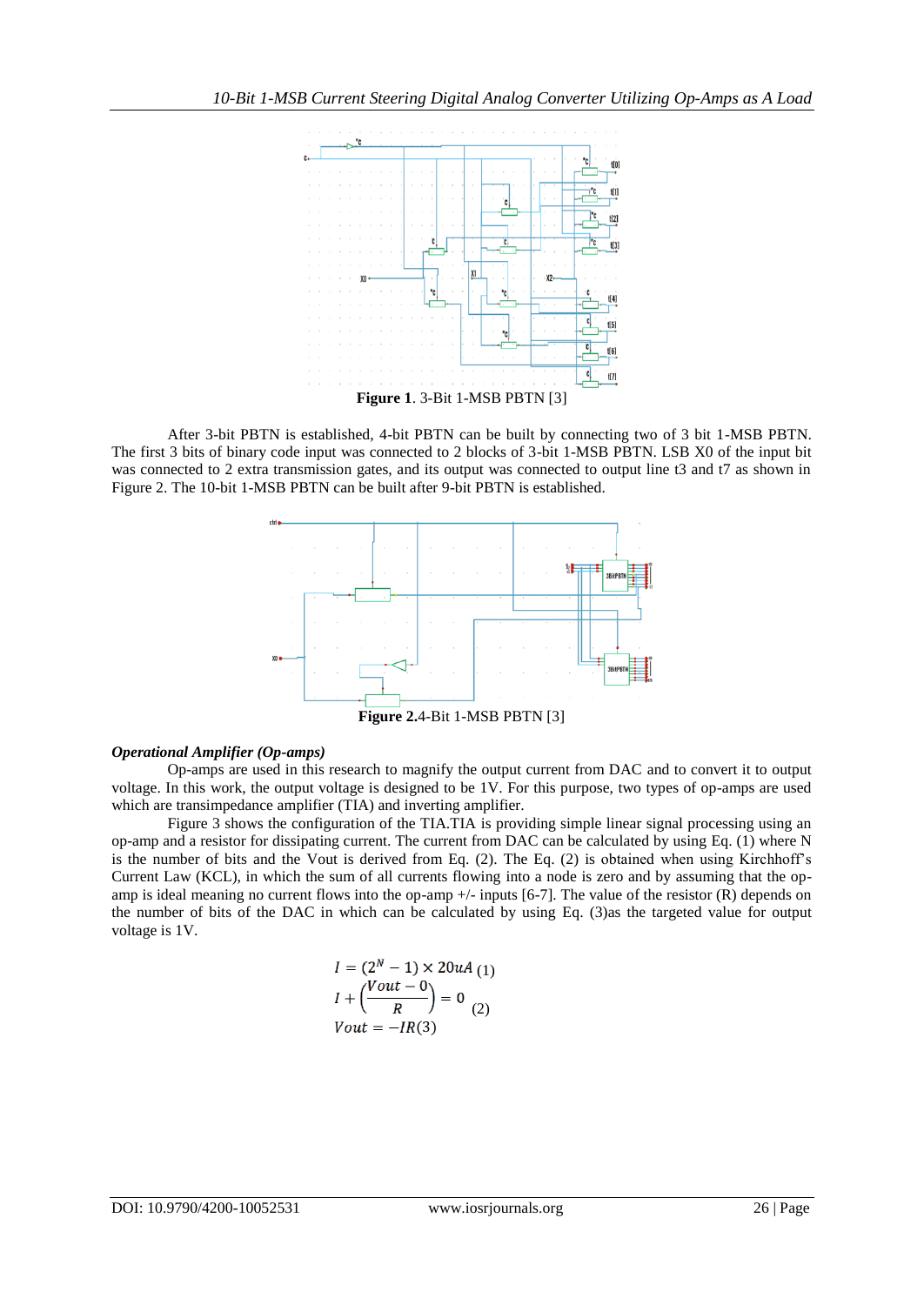

**Figure 3.**Configuration of TIA

Figure 4 shows the configuration of the inverting amplifier. Since the output voltage produced from the TIA is negative, the inverting amplifier is needed to invert the output voltage to be 1V. There are two resistors used in this configuration which are Rin and Rf. The voltage gain of the amplifier can be calculated by using Eq. (4). The voltage gain for this project is set to be -1 so that it will not interrupt the output voltage from TIA. Thus, the values of Rin and Rf are set to be the same 10K ohm as an ideal option. The output voltage, Vout for the PBTN DAC can be calculated by using Eq. (5).



**Figure 4**. Configuration of Inverting Amplifier

# *10-Bit 1-MSB PBTN DEM DAC*

Figure 5 shows the block diagram of 10-Bit PBTN DEM DAC with an input code of X0 to X9 and 1024 current steering DAC. Figure 6 shows the 10-Bit PBTN DEM DAC connection in Cadence. Input X0 to X9 are varied from bits '0000000000' to '1111111111' by using a Vpulse. The Vpulse period of the control bit is set to 256 ms to emulate the random bit. Table I shows the Vpulse period of each input code X0 to X9.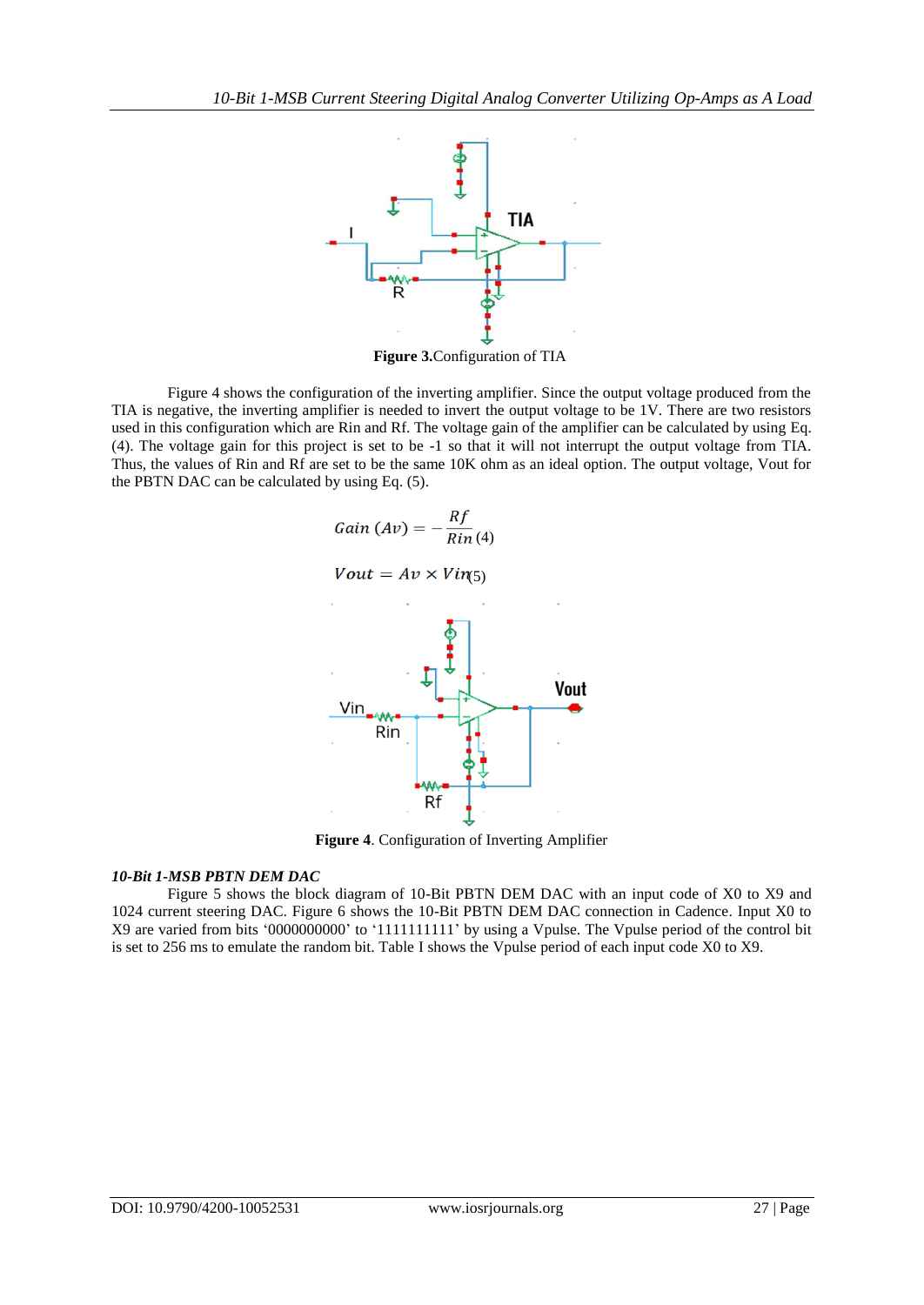

**Figure 5.**Block Diagram of 10-Bit PBTN DEM DAC



**Figure 6.**10-Bit PBTN DEM DAC in Cadence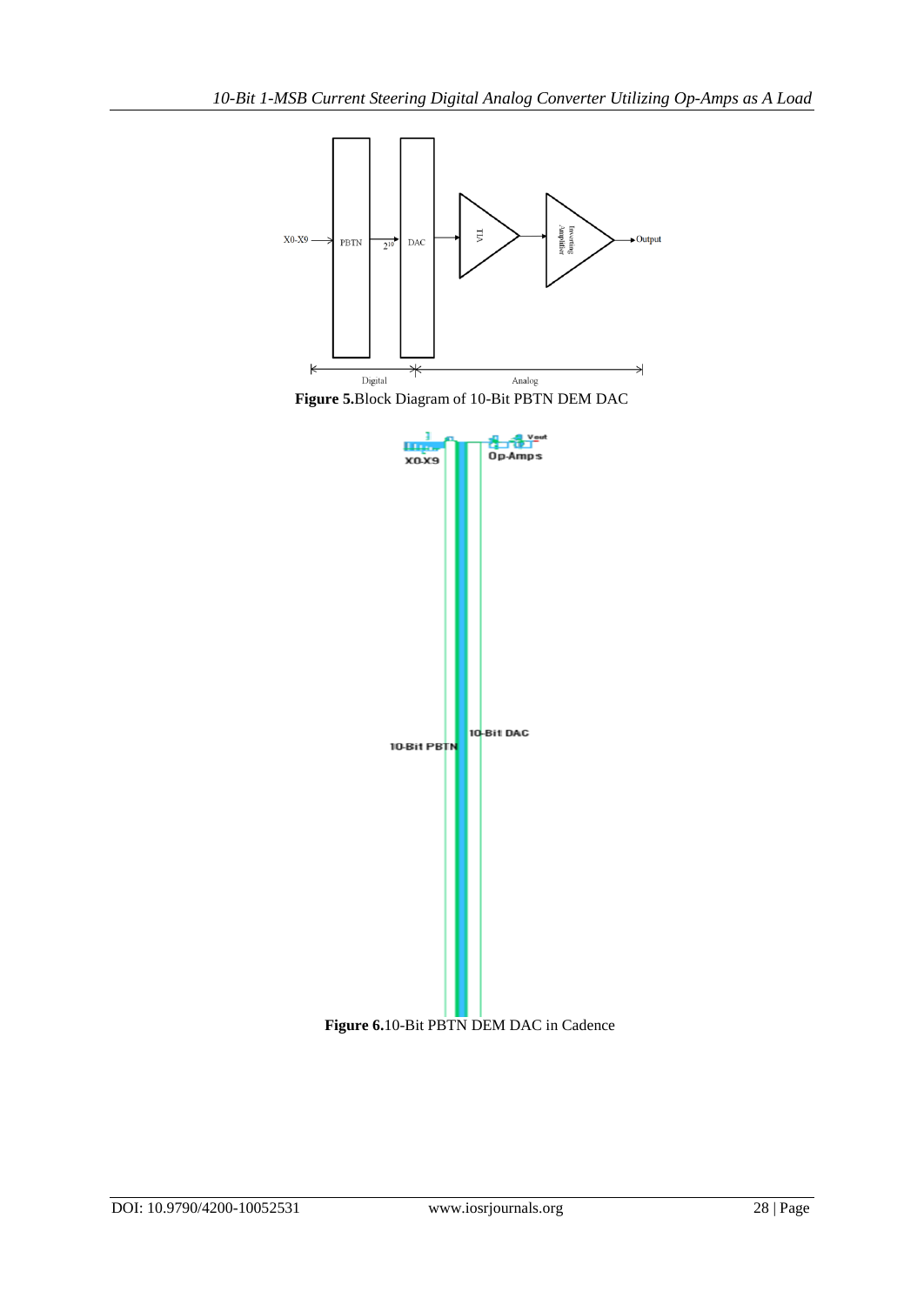| Input code     | Period (ms) |
|----------------|-------------|
| X0             |             |
| X1             | 2           |
| X2             |             |
| X3             | 8           |
| X <sub>4</sub> | 16          |
| X5             | 32          |
| X6             | 64          |
| X7             | 128         |
| X8             | 256         |
| X9             | 512         |

# **Table I.** The period of each Vpulse

## **III. Results**

The simulation result of 10-bit 1-MSB PBTN DAC is shown in Figure 7. From the simulation, this design has an offset error of 7.979 mV. The maximum glitch is 507.94 mV at 258.1 ms and this happens when digital inputs transition from '01111111111' to'1000000000'. The output voltage achieved the target which is 1.023 V. The extracted simulation data of the output of 10-bit 1-MSB PBTN has INL of 0.955382 LSB and DNL of -0.535378495 LSB and the maximum dynamic power consumption is 66.31 mW, shown in Figure 8.

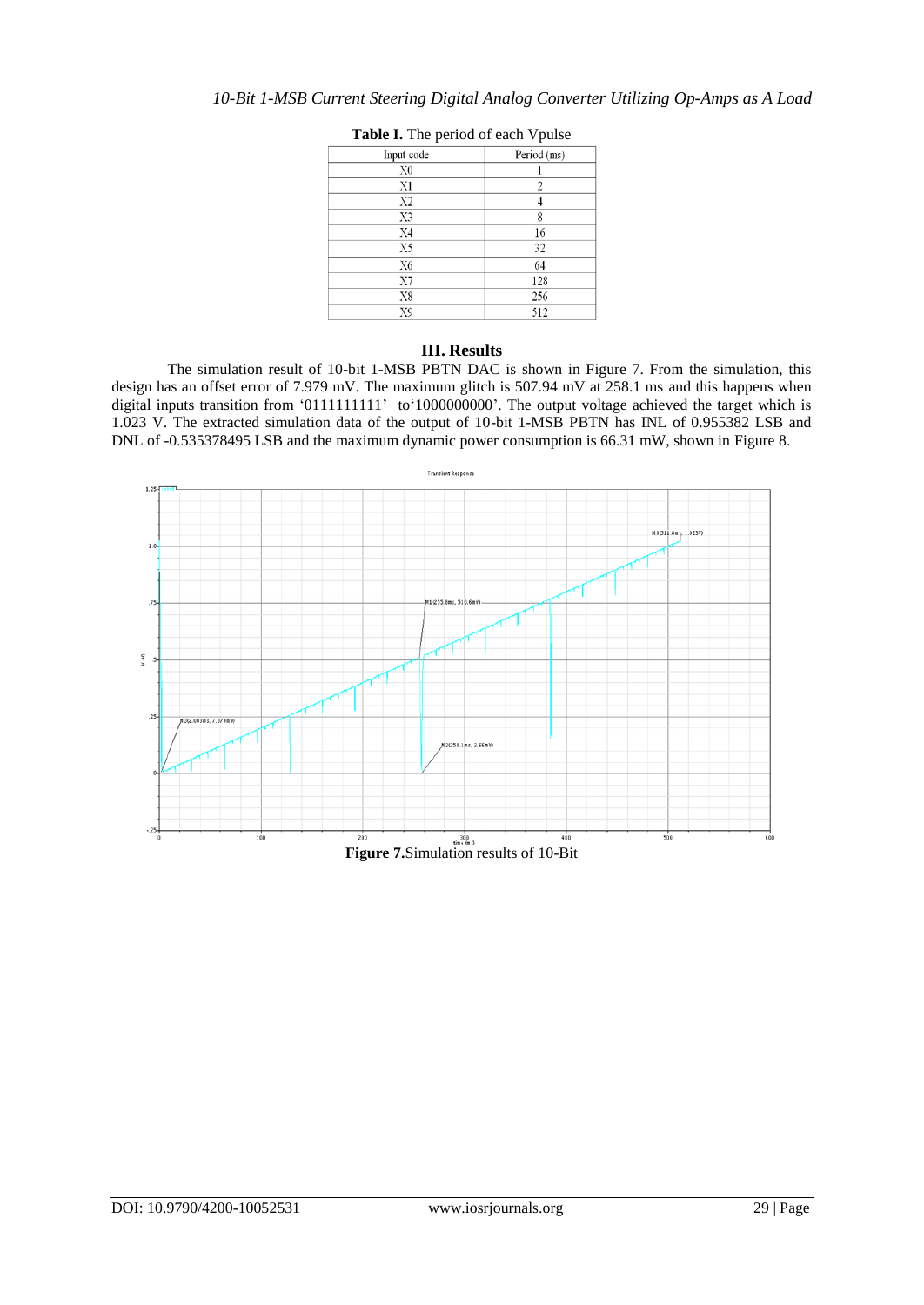

**Transient Response** 

**Figure 9.** Dynamic power consumption of 8-Bit PBTN DAC

The simulation results of both dynamic power consumption of two 8-bit 1-MSB PBTN DACs is shown in Table II and Figure 9(only DAC with op-amps is shown here) respectively. The 8-Bit DAC with op-amps achieved the maximum power consumption of 16.7mW versus the power consumption of 115.4 mWof the DAC with CCCS. The use of Op-amps achieved much lower power consumption as compared to CCCS with a difference of 98.7 mW or a reduction of about 86%.